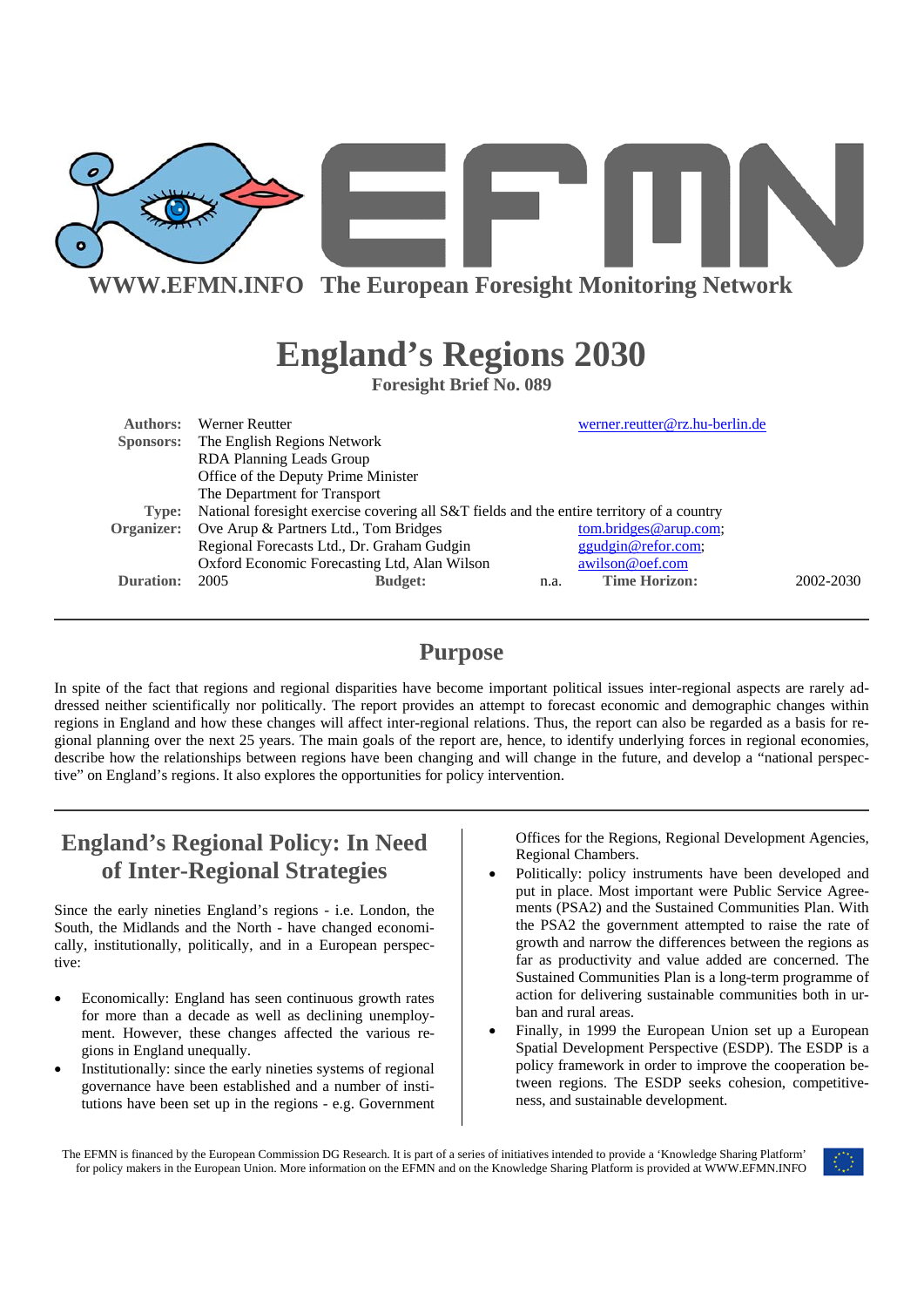These changes made the British government develop a more pronounced regional policy. There remains a lack on interregional strategic thinking even though intra-regional policies are being applied for some time. How regions interact with each other is however a crucial aspect in order to reach the goals laid out in the Sustained Communities Plan and PSA2.

The report "England's Regions in 2030" not only provides background information on England's regions but it also presents projections on regional developments until 2030. Based on the forecasts the report identifies political issues and possible interventions by the government. Finally it lays out different scenarios.

### **Sound Analysis of Past Developments and Guidelines for Policy Interventions**

As far as the projections are concerned the report shows a classical approach: The report first identifies economic and demographic trends that have been proven as robust and shaped past developments in the different regions. The report makes forecasts based on these findings and including national and international changes, which in turn are the point of reference for highlighting political issues that might positively or negatively affect the regions' capacities to reach the goals laid out in the PSA2 and the Sustained Community Plan. Finally,

three scenarios describe possible futures of the regions in England.

A project steering group comprising representatives from local, regional and national branches of executives as well as members of Regional Assemblies oversaw the study. The steering group commented on various drafts of the report and its members participated in a brainstorming workshop to discuss the findings and notably policy issues and scenarios that are based on long-term trends and possible policy interventions.

For the forecast a Multi-Regional Model (MRM) was applied. The MRM is a complex model with well-articulated feedback links between labour supply, population growth, employment demands, and personal incomes. At the same time MRM takes the results of macro-economic and industry models (OEF) into account in order to have its regional projections made fully consistent with the macro-economic parameters. MRM has first been applied in 1985; and Regional Forecasts Ltd. publishes reports based on this model on a biannual basis.

Figure 1 shows the stages of the study approach. Overall this is a highly sophisticated and well-developed approach that not only provides a sound analysis of past developments but also clear projections and guidelines for policy intervention.



**Figure 1: Study Approach: Stages** 

### **The Post-Industrial World and Regional Developments in England**

In the last thirty years England's economy has changed fundamentally. It had to adjust to a postindustrial world and it will continue on this path. Overall this meant a decline of employment in manufacturing and an increase of employment in the service industries.

#### **Public Sector to Ease Uneven Economy**

It goes without saying that the regions profited differently from these changes. Measured by productivity (Gross Value Added (GVA)/employed person), London and the South did far better than the Midlands and the North. This is mainly due to the higher proportion of private sector services in the South and London; and as a rule private services are higher paid and generally employ higher skilled workforce while the public service is still more important in the North and the Midlands and has generally a lower productivity.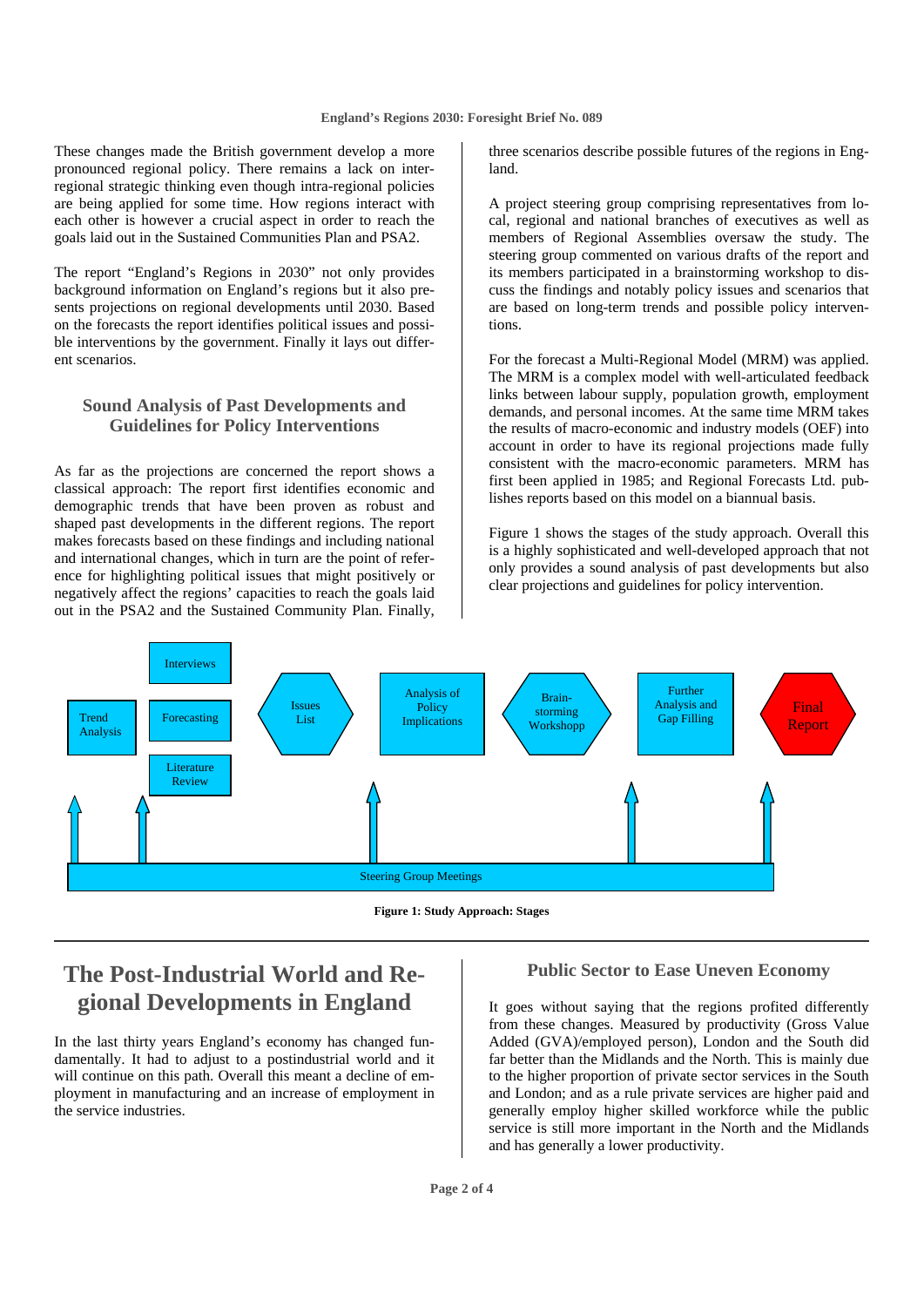Nonetheless, there are some significant exceptions within regions. Notably big cities and hotspots experienced faster economic growth than their respective rural surroundings. This is especially true for London in the South and to a lower degree for West Yorkshire and Manchester. The government has reacted to these uneven developments and has invested in the public service in the Midlands and the North.

#### **Disparities Continue to Grow**

Similar regional patterns have emerged as far as high technology companies, research and innovation are concerned. Once again, there is a gap between the North and the South and between rural and urban areas. This goes together with the fact that vibrant cities offer better job opportunities for graduates.

In the future the past economic trends will very likely continue throughout the period to 2030. Two developments are especially noteworthy:

- First and maybe most importantly, overall England will have high growth rates. In other words, in 25 years time a citizen will be twice as rich as now. Furthermore, the existing disparities between and within regions will very likely widen rather than narrow. Hence, London and the South will further enjoy their already existing advantages, while – relatively speaking – the North and the Midlands will fall back, but they will still see economic growth.
- Second, England's economy is on a clear path toward a service industry. Employment in manufacturing industry will continue to decline, while the number of jobs in the service industry will increase. Also in this respect the differences between regions and within regions – i.e. be-

### **Can Policies Mitigate Inter-regional Disparities?**

Needless to say that these changes will raise a number of issues that policy makers and planners will have to address and deal with. The report mentions:

- Spatial development issues e.g. location of growth industries, the role of London and other city regions, environmental issues,
- Off-shoring,
- Economic development issues new clusters, regional industrial policy, consumption factors,
- Working practices and transport.

Government policy as stated in the PSA2 target is to raise economic growth in all regions and reduce the gaps between regions. These are challenging objectives because the past trends are structural and have proven highly resilient to change which, of course, limits the chances and effectiveness of public interventions. In addition, one has to keep in mind that even though certain policy interventions may have positive

tween prospering cities and laggard rural areas – will persist.

#### **Demography: London Shows Highest Growth Rate**

In 1996 the Office for National Statistics (ONS) predicted an overall population increase of 6.9 percent until 2021. In its 2003-based populations projections the ONS predicted an increase of 11.1 percent until the year 2028. According to the latter forecast the North East will be the only region with a declining population, in all other regions the population will increase. Other demographic changes concern international and national migration flows and a raising share of people older than fifty.

Again, London shows the highest growth rate in population due to a continuous influx of young immigrants, while older people will probably out-flow of the city. Apart from London, the natural increase in population is highest in the South East and East of England.

These changes in population will foster the long-term trend of household growth. Respective forecasts predict nearly 189.000 additional households until the year 2021. Some three quarters of this growth will take place in the Southern regions and East Midland. Other regions can expect some growth in households too, but to a lower degree.

The demographic changes will have important ramifications on housing as well. Nonetheless, a rapid increase in housing supply is highly unlikely. This will worsen the already inflationary pressure on the housing market in London and the South East area.

effects on the national, sub-regional, or local level, interregional dimensions may require different policies.

The report lists a number of possible policy interventions spatial planning, economic development, transport, public spending, and public sector location and activity. Lumped together four areas seem of special relevance:

First, policy-makers have to tackle the question as to how far the government should support growth particularly in London and the South East. Current policies restrict the growth potential to the South of England. Yet, the potential for spatial planning to limit the gap between the South and London on the one side and the North and the Midlands on the other is restricted. Furthermore, the resources are limited and will hardly be sufficient to make a significant contribution in order to overcome or mitigate regional disparities. Overall this means that public intervention will have only limited effects on interregional developments.

Second, structural change will continue to produce unemployment and job losses. In addition, there are areas of depri